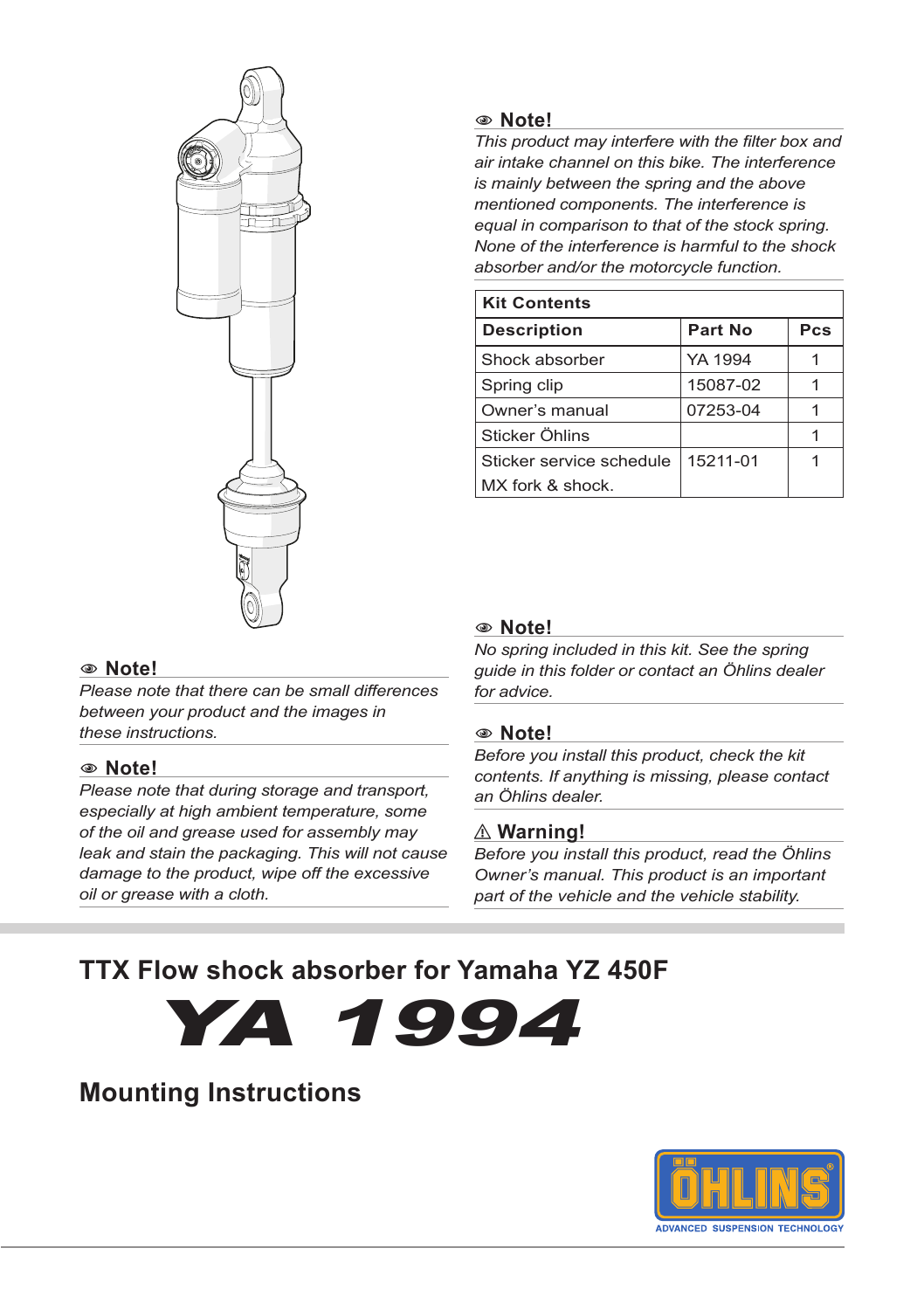# **MOUNTING INSTRUCTIONS**

### **Install the Shock Absorber 1**

#### ⚠ **Warning!**

*We strongly recommend to let an Öhlins dealer install this product.*

#### ⚠ **Warning!**

*If you work with a lifted vehicle, make sure that it is safely supported to prevent it from tipping over.*

#### 1 **Note!**

*When you work with this product, see the vehicle service manual for vehicle specific procedures and important data.*

#### 1 **Note!**

*Before you install this product clean the vehicle.*

Put the motorcycle on a work stand so that the rear wheel barely touches the ground.

#### **2**

Refer to the vehicle manual to install the Öhlins shock absorber.

#### **3**

Use screw 15209-10 for the lower fastening point. Note: Torque to 40Nm

#### 1 **Note!**

*Lower the vehicle so that the suspension is slightly compressed before you tighten the screws.*

### ✋**✋ Caution!**

*Make sure that you tighten all screws to the correct torque and that nothing fouls or restricts movement of the shock absorber/front fork/ steering damper when the suspension is fully compressed or extended.*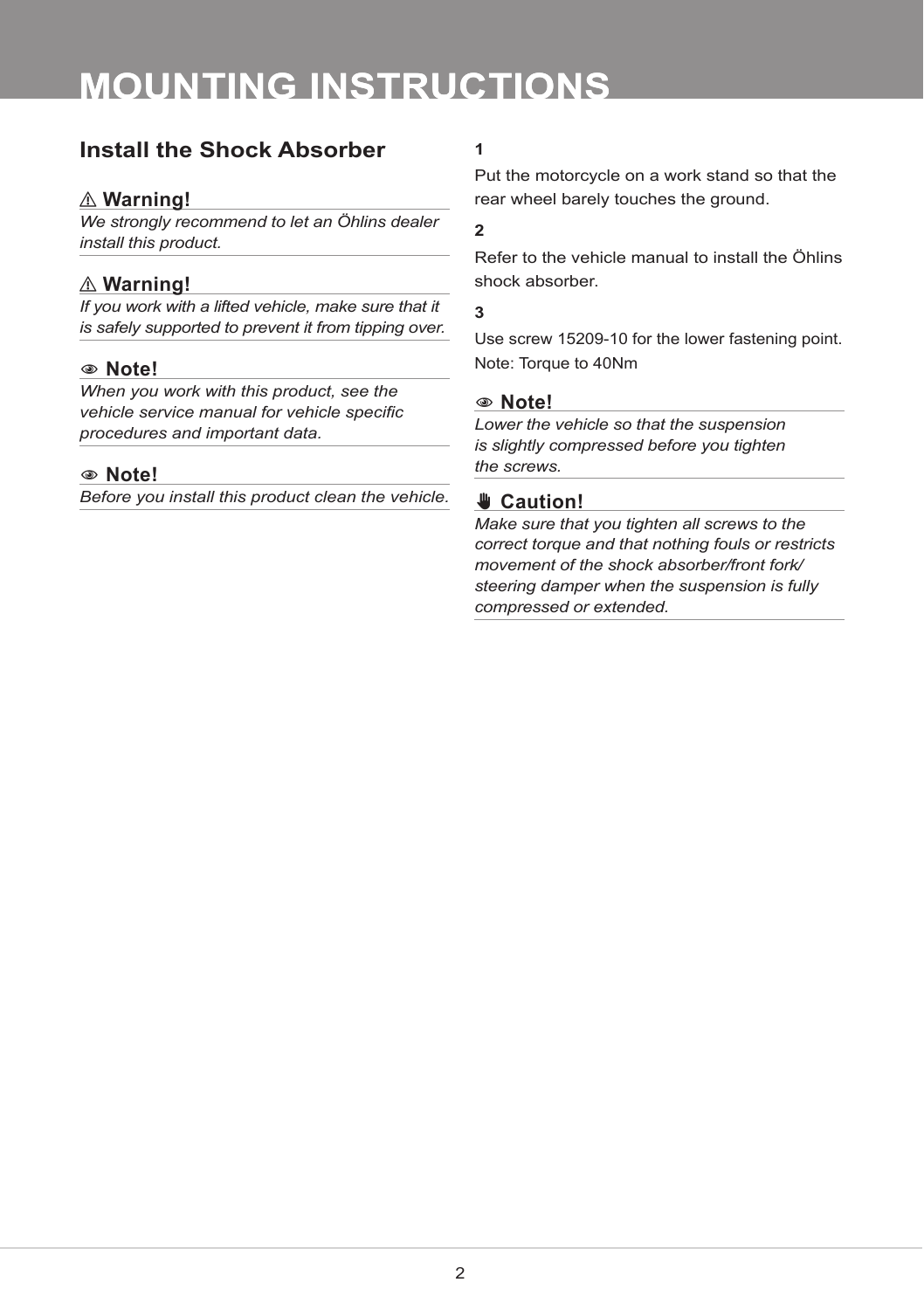# **MOUNTING INSTRUCTIONS**